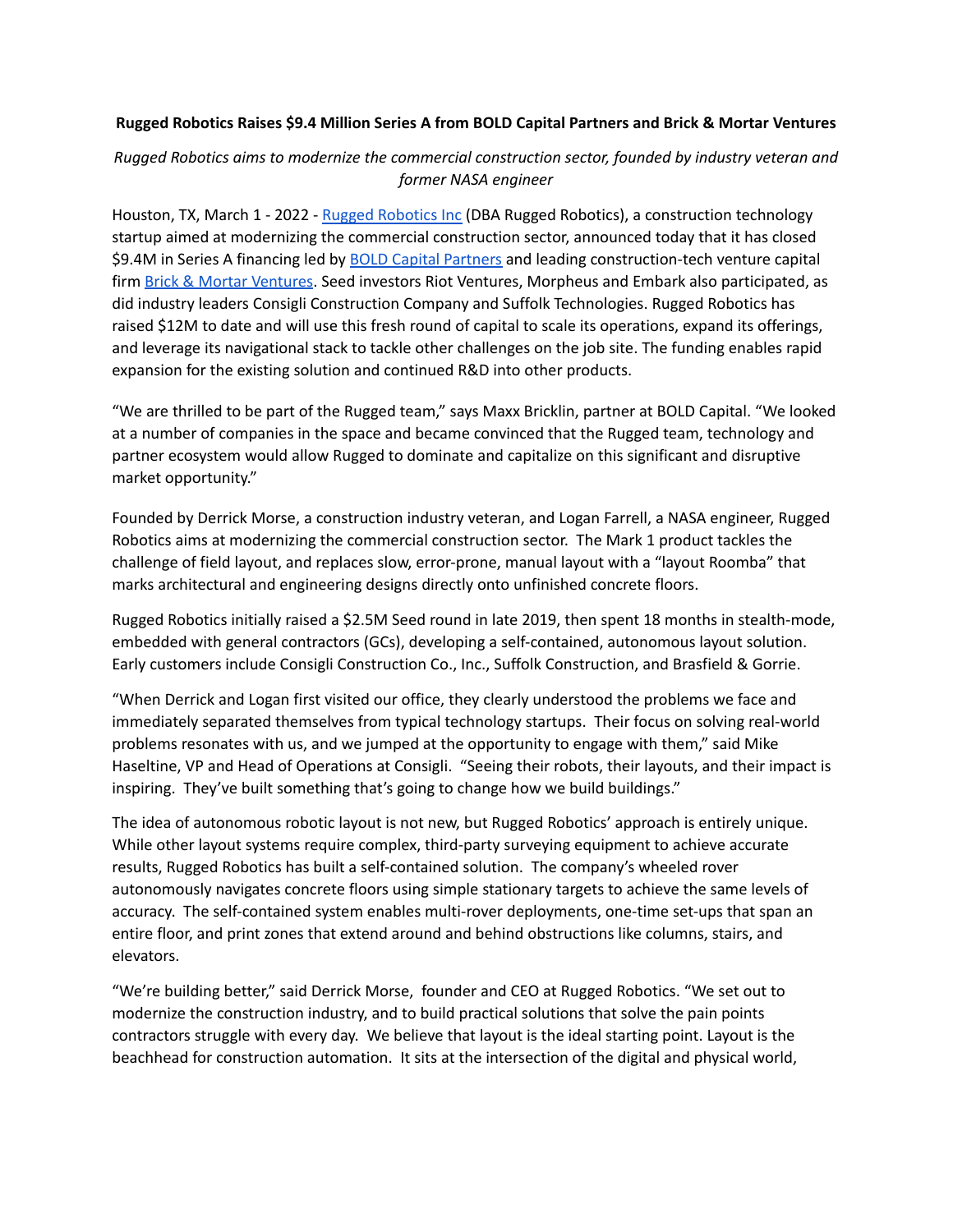solves a huge problem, and unlocks the ability to deploy robotics onto job sites in a very meaningful way."

The team currently delivers layout as a service, which allows them to engage directly with strategic customers and maintain a high level of customer service while they refine and simplify the system.

"Derrick's experience in the field, combined with Logan's understanding of the technology, has enabled Rugged to build a solution that delivers tremendous value. There are clear benefits for owners, GCs, and trade-partners, and the feedback we're getting from the field is overwhelmingly positive. We look at a lot of startups and a lot of technology, and to see "pull" from project teams that want to deploy their system is a clear indication of market fit." said Parker Mundt, Operating Director from Suffolk Technologies.

As Rugged Robotics further refines its end-to-end system, the company plans to simplify deployment and eventually unlock unmanned, overnight work. In addition to the new funding round, Rugged Robotics is rapidly expanding its team with key hires, including Mason Markee, the former Director of Mechanical Engineering of Auris Health. Mason joined Auris as a senior mechanical engineer, but quickly climbed into leadership, building a team of 75, and overseeing hardware development that contributed to Auris' multibillion-dollar acquisition by Johnson and Johnson in 2019.

"Mason has 15 years of years of robotics experience. I knew him at NASA, and we're delighted to have him onboard at Rugged. He brings tremendous experience to the table. He is familiar with the entire product life cycle, from concept generation to final commercial production. He's seen scale, and we're excited by the rapid growth his technical expertise and leadership experience enables." says Rugged Robotics Co-founder and CTO Logan Farrell.

"We have seen Rugged Robotics grow from an idea to POCs and pilots with incredible feedback from the industry," said Kaustubh Pandya, Partner at Brick & Mortar Ventures. "We are absolutely thrilled to support them in their next phase of growth as they scale the platform for commercial layout deployments and invest in other complementary onsite robotic use-cases."

## **About Rugged Robotics**

Rugged Robotics is a Houston-based construction technology company. Their first product tackles the challenge of field layout, and replaces slow, error-prone, manual layout with an autonomous vehicle that marks fully coordinated A/E designs directly onto unfinished floors. The team spent 18 months embedded with industry leading general contractors and is now scaling commercially with several multi-billion-dollar clients.

## **About BOLD**

BOLD is a venture capital firm that seeks entrepreneurs and companies who share a fierce vision for a brighter tomorrow. We identify emerging science and technologies that will disrupt and democratize massive markets, creating innovative solutions to humanity's greatest challenges.

## **About Brick & Mortar Ventures**

Brick & Mortar Ventures is an early stage venture fund focused on the Built World. Founded by Darren Bechtel, the firm invests in emerging companies developing innovative software and hardware solutions for the industries of architecture, engineering, construction, and facilities management. Notable past investments of the firm and its General Partner include Seed round participation in PlanGrid, Levelset,